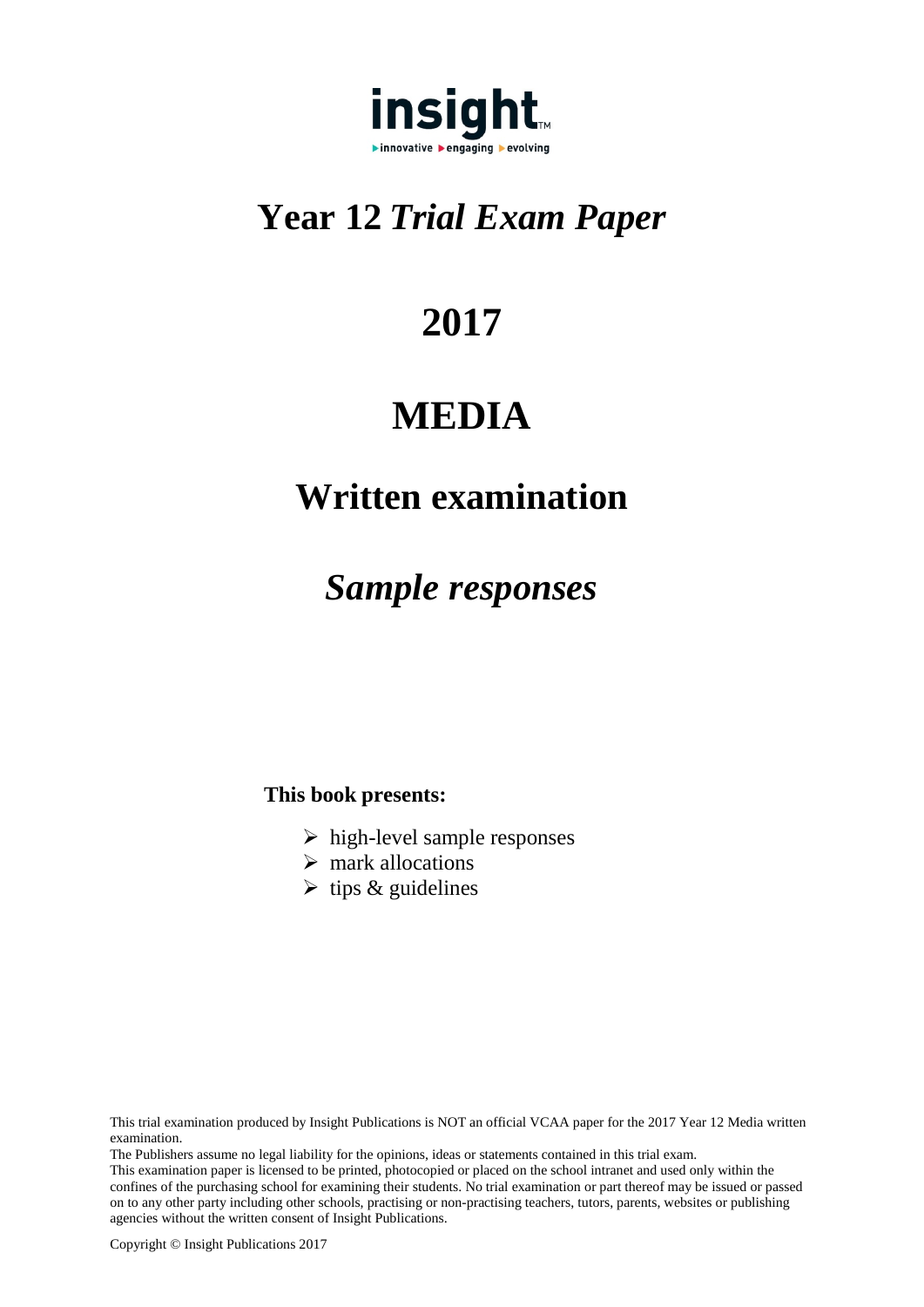# **SECTION A – Narrative**

# **Question 1a.**

# **Sample response**

Cause and effect can be defined as a chain of interconnected events that progresses a narrative. This chain begins with an event or a problem (cause) that impacts (has an effect) on characters and therefore on narrative progression, explaining character motivation (why characters make certain decisions) to the audience.

# *Mark allocation: 1 mark*

• 1 mark for an accurate definition that demonstrates an understanding of the story element 'cause and effect'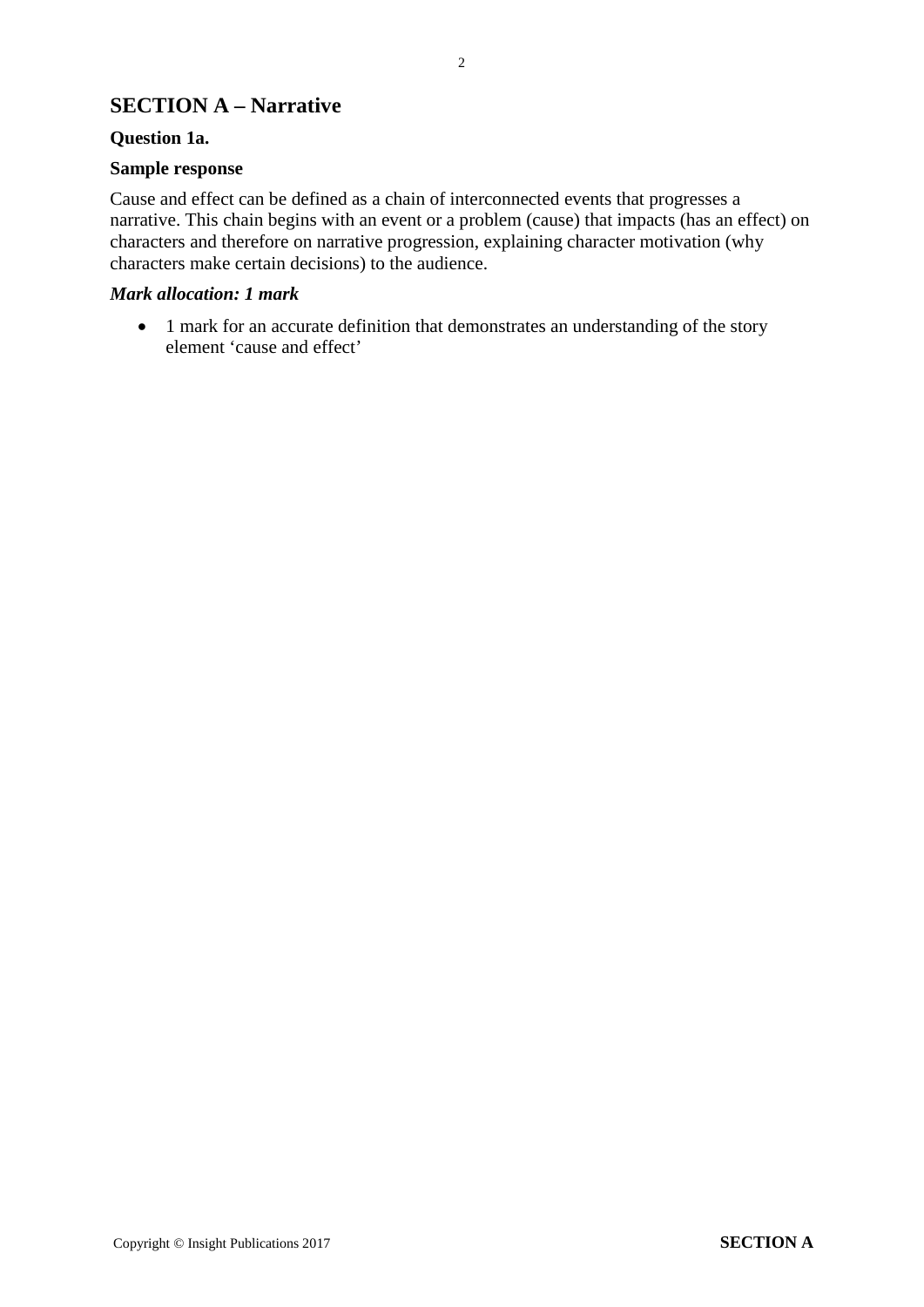# **Question 1b.**

# **Sample response**

The function of cause and effect is to assist the audience's understanding of how the psychologically disturbed protagonist of *Batman Begins*, Bruce Wayne (Christian Bale), overcomes his problems and becomes the superhero Batman. Christopher Nolan uses editing to connect a flashback of a childhood trauma – falling into a well (seen in slow motion) and being attacked by bats – with the adult Wayne in a Bhutanese prison, thereby communicating to the audience that the bat attack has *caused* Wayne to be both literally and figuratively trapped. For example, a close-up of the eight-year-old Wayne's face as he screams with fear when the bats attack him is match cut with a close-up of the adult Wayne's face as he wakes up in prison; this is also a jump cut used to visually connect the two shots and therefore the two time frames. It allows the audience to see that this is the same character and to understand the *effect* that this event has had on him.

# *Mark allocation: 3 marks*

- 3 marks for a comprehensive response that demonstrates a perceptive and detailed understanding of the function of cause and effect in one narrative text. One production element is referred to accurately using appropriate media terminology, and a detailed analysis of how it has been used to support the story element cause and effect is provided.
- 2 marks for a satisfactory response that provides some explanation of the function of cause and effect in one narrative text. One production element is referred to accurately, although detail is lacking. Appropriate media terminology is basic, as is the analysis of how the production element has been used to support the story element cause and effect.
- 1 mark for a limited response that provides a basic explanation of the function of cause and effect in one narrative text. One production element is referred to but may be inaccurate, and detail is lacking. Appropriate media terminology is limited or lacking.



- *Make sure you select examples from your chosen text that illustrate the chain of cause and effect, such as the opening sequence, the key turning points, the climax, and the resolution of the narrative in the closing sequence.*
- *Make sure you can refer to how production elements are used to support this story element by explaining how particular techniques are used to make connections between key events or causes and their effects or consequences.*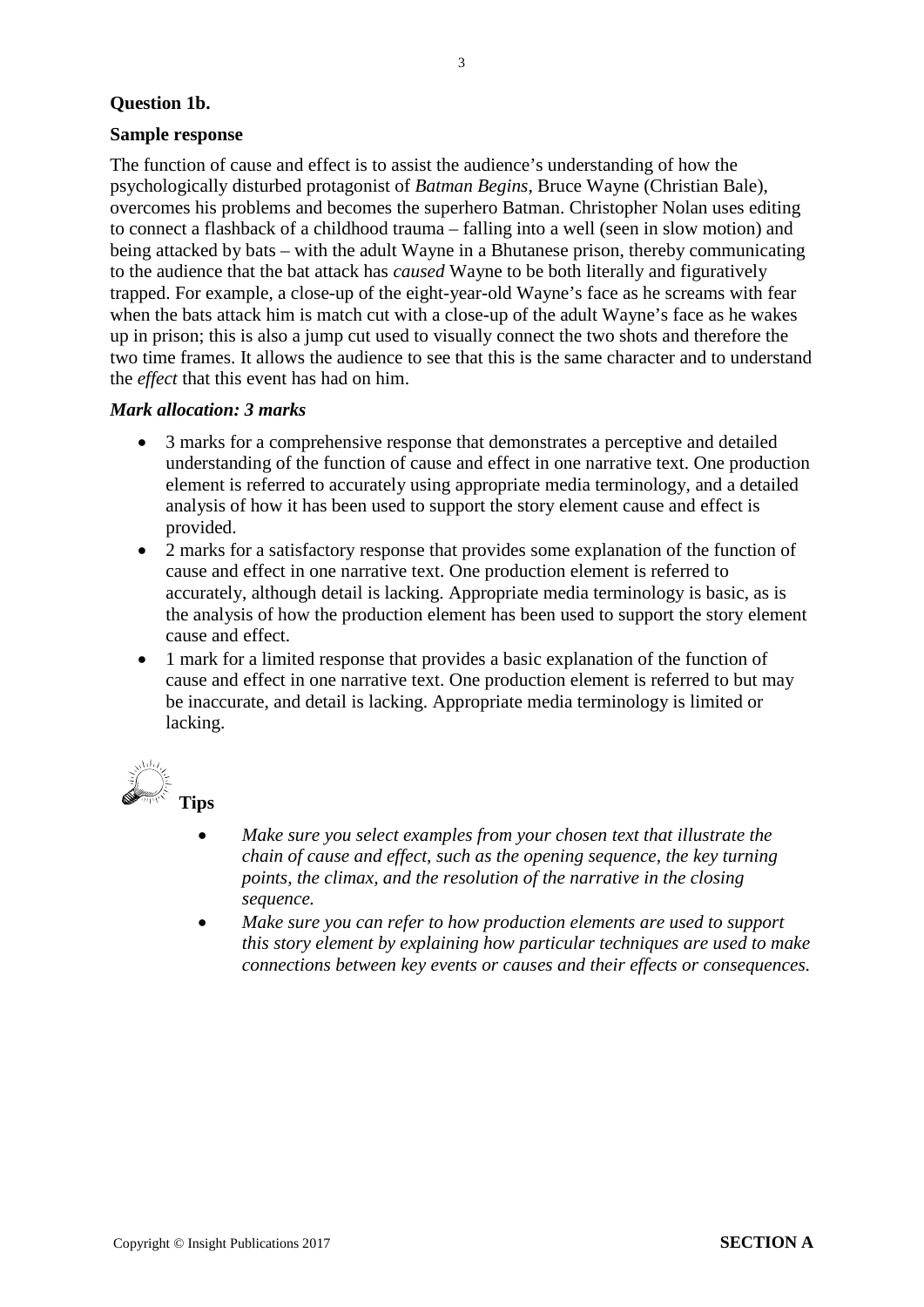# **Sample response**

The protagonist of *Spider-Man*, Peter Parker (Tobey Maguire), is established as an awkward teenager at the bottom of his school's social hierarchy. Camera techniques are used to convey the subjective point of view of both Parker and his peers on their school bus to allow the audience to empathise with Parker and his low social status. For example, a high-angle, overthe-shoulder shot is used to show an overweight boy (usually the character bullied in teen films) laughing at Parker's hand banging on the bus window, which functions to convey the subjective point of view of the students on the bus, indicating that they are literally and symbolically above Parker. A close-up of the bus' side mirror reveals Parker running behind the bus, reflected in the mirror, establishing him as an 'outsider'. Omniscient or neutral point of view is employed to show Parker's anxious expression as he gets on the bus (a mid-shot), but this quickly cuts to point-of-view shots of the students on the bus, representing Parker's subjective point of view once more, encouraging audience empathy.

#### *Mark allocation: 4 marks*

- 4 marks for a comprehensive response that provides a perceptive and detailed analysis of how two elements are used to establish a character. Appropriate media terminology is used consistently. Both elements are discussed using detailed examples.
- 3 marks for an informed response that provides a clear and thorough analysis of how two elements are used to establish a character. Appropriate media terminology is used most of the time. Both elements are discussed effectively, but some detail is lacking. One element may be discussed in more detail than the other.
- 2 marks for a relevant but general response that provides some analysis of how two elements are used to establish a character. Some appropriate media terminology is used. Both elements are discussed in a basic manner.
- 1 mark for a limited response that provides a basic analysis of how two elements are used to establish a character. Appropriate media terminology is limited or lacking, as is the use of examples.

**Note:** A response that refers to the same text as Question 1 will be awarded no marks.



- *Make sure you can draw on examples for all story elements using a range of production elements and that you can explain how they combine to communicate ideas.*
- *Make sure you use accurate and appropriate media terminology in your response.*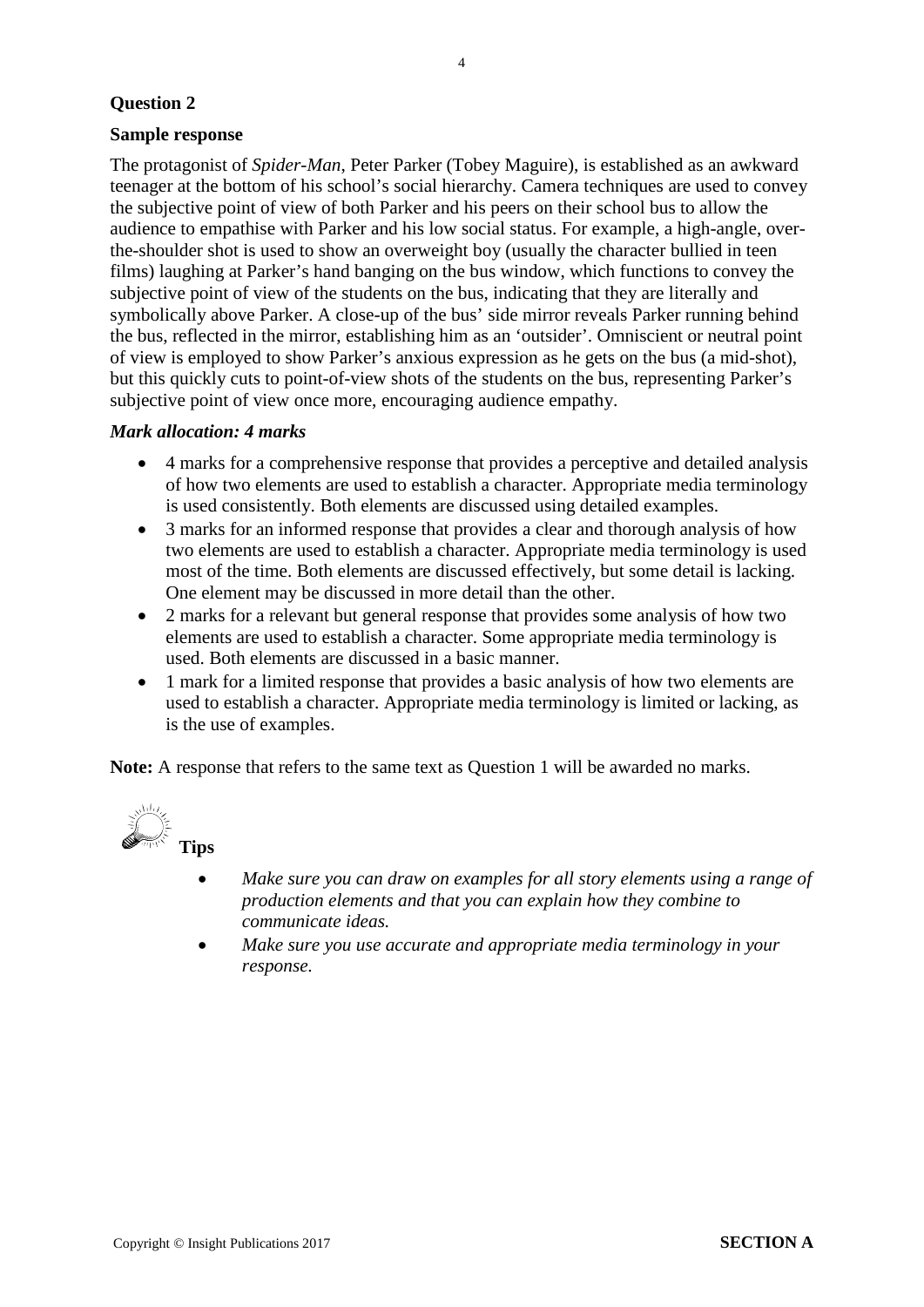# **Sample response**

Sound is used in *Batman Begins* to communicate the idea that the protagonist, Bruce Wayne (Christian Bale), has overcome his fear of bats, and that his character has developed into the superhero Batman. For example, Wayne returns to the well that leads into the cave where his fear of bats began, accompanied by the music track 'Vespertilio', the Batman theme, to signify that he is bravely facing his fear. As he enters the cave, the Batman theme recedes and is replaced by the diegetic ambient sound of the cave and a low rumbling sound effect to suggest that his fear has returned, and that the cave has power over him. The sound effect of screeching bats then dominates, but this is soon replaced by 'Vespertilio', indicating that Wayne has now overcome his fear of bats.

#### *Mark allocation: 3 marks*

- 3 marks for a comprehensive and insightful analysis that explains in detail how one story element combines with sound to communicate ideas in one narrative text. The response includes detailed examples that support an effective contention. Appropriate media terminology is used throughout the response.
- 2 marks for a general analysis that explains with some detail how one story element combines with sound to communicate ideas in one narrative text. The examples given are relevant but lack detail. Appropriate media terminology is used in some parts of the response.
- 1 mark for a limited analysis that provides a basic or simplistic explanation of how one story element combines with sound to communicate ideas in one narrative text. The examples given are lacking in detail and/or relevance. Appropriate media terminology is limited.



- *Make sure you can draw on sequences from both of your narrative texts where sound is used to communicate particular ideas.*
- *Make sure you can discuss in detail a range of production elements in relation to themes, ideas and character development.*
- *Make sure you can discuss a range of story elements in relation to sound.*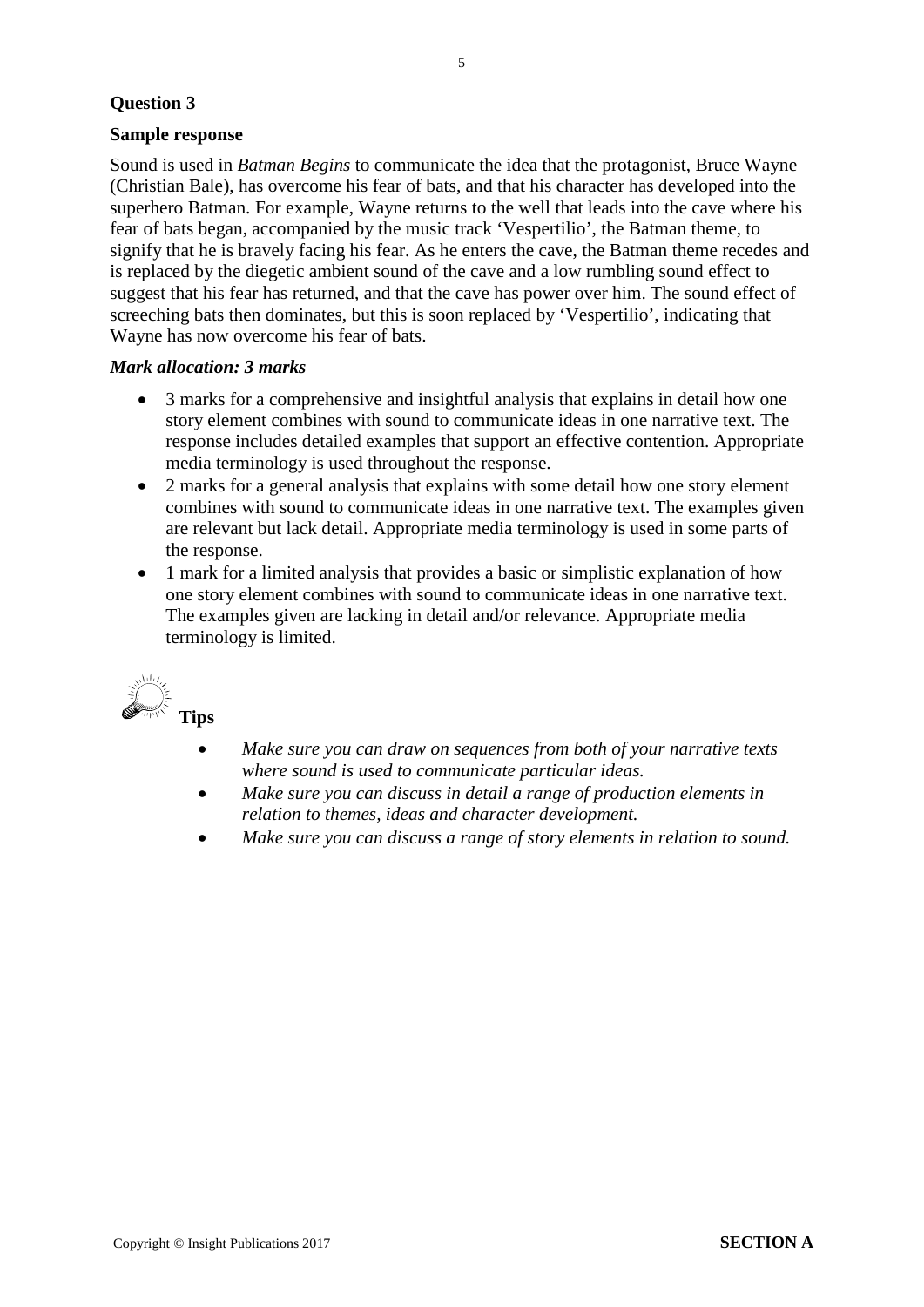#### **Sample response**

The narrative texts *Spider-Man* and *Batman Begins* are both hero journeys and, as such, rely on the relationship between the protagonist and his father to develop and resolve the narrative. Both films utilise a classic father–son relationship binary in which at first the protagonist is seen to identify with a negative father-figure. However, by the narrative's resolution, he identifies with the legitimate and positive father-figure, whose values he represents. The relationship between father and son helps the audience understand how the protagonist's values are formed and defines the narrative's version of 'good' as opposed to 'evil'.

In *Spider-Man*, for example, Peter Parker (Tobey Maguire) first identifies with Norman Osborn (Willem Dafoe), the antagonist, in a father–son relationship. A long shot on the steps of Columbia University shows Osborn and Parker facing each other on the same step in the foreground, while Osborn's real son, Harry (James Franco), stands between them in the background. The framing is used to show how Harry is excluded. Osborn also praises Parker's scientific achievements, telling him, 'I'm something of a scientist myself,' while Harry tells Parker, 'I think he wants to adopt you.' The camera technique and dialogue therefore show the audience that Norman Osborn can be seen as a father-figure for Peter Parker at this point in the narrative. Later, Parker decides to lie to his legitimate father-figure, Uncle Ben (Cliff Robertson), telling him he is going to the library when in fact he enters a wrestling match. Parker angrily tells his uncle, 'You're not my father!', emphasising the lack of paternal identification and linking it to bad behaviour. However, Parker realises the error of his choice when his uncle is killed, a key turning point in the development of the narrative. At this moment, Ben's motto, 'With great power comes great responsibility,' hits home, motivating Parker to become a crime-fighting superhero. The point of realisation is shown as a flashback to the moment Parker allows a robber to escape when he could have stopped him. A close-up of Parker's face cross-dissolves to black-and-white footage of the robber escaping, in slow motion, to underscore the importance of this event. A flash of hard light illuminates Parker's face, as he 'sees the light', understanding now that his uncle was right. Another cross-dissolve to a close-up of Uncle Ben's face as he is dying cuts back to Parker's face, which is now fully illuminated, showing that he understands that what he did had tragic consequences. His final ascension to becoming Spider-Man occurs in the film's climactic scene, as he fights the Green Goblin. Both characters wear their costumes, and both have their masks removed, showing that character and alter ego have merged. In the case of Osborn, this means that he has become totally evil. However, he tries to trick Parker into feeling sympathy for him and tells him, 'I've been like a father to you.' Parker emphatically replies as the music rises to a crescendo, 'I have a father. His name was Ben Parker,' signifying that he has now become the superhero by identifying with the legitimate father-figure, thus resolving the narrative.

*Batman Begins* offers a similar binary in which Bruce Wayne initially identifies with an illegitimate father-figure, Henri Ducard (Liam Neeson), who teaches him to overcome his fear of bats. Ducard's role as Wayne's mentor draws on audience expectations, as Neeson is known for his prior role as Qui-Gon Jinn, Obi-Wan Kanobi's mentor in *Star Wars*. Neeson's acting – his use of a calm, measured voice and disciplined body movements – recalls the *Star Wars* role. However, Wayne realises that he cannot continue identifying with Ducard when he is asked to execute a thief, a key turning point in the development of this narrative. A midshot shows Wayne approaching the thief with his sword, raising it to strike, while a cut to a close-up of the thief's face shows his distress and promotes audience sympathy for the thief. A cut back to a close-up of Wayne's face shows his sympathy and explains why Wayne does not complete the execution. At this point, his own father's teachings on the importance of compassion over revenge supplant Ducard's insistence that justice equals vengeance,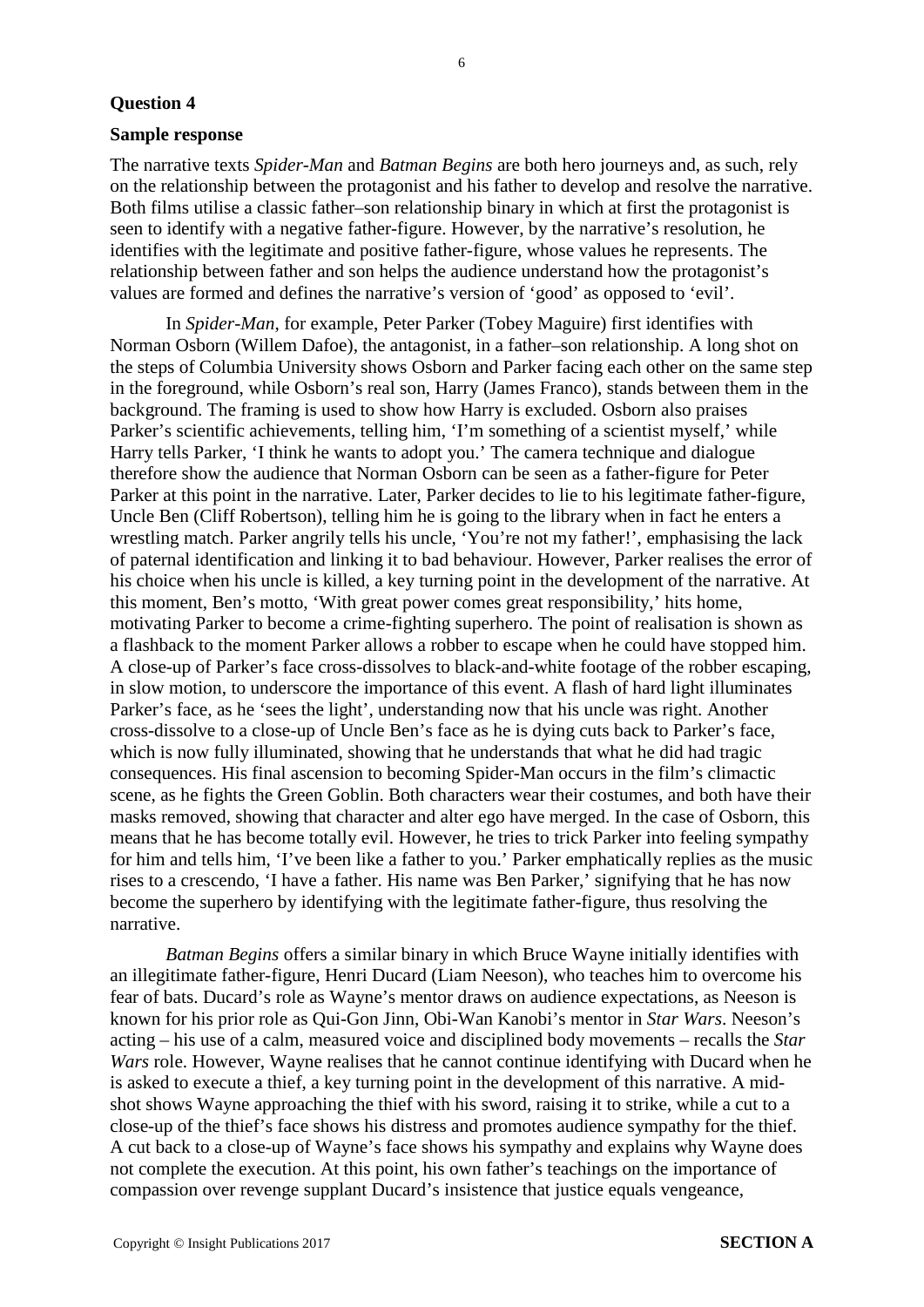emphasising this narrative's version of 'good' over 'evil'. When Ducard reveals that he is the arch-villain Ra's al Ghul and declares his intention to exact vengeance on Gotham for its corruption, Wayne opposes him, representing his father's belief in kindness and forgiveness. The closing sequence confirms Wayne's acceptance of his own father's legitimate values. Wayne is seen sifting through the ashes of his mansion and finding his father's stethoscope, a symbol of 'listening to the heart'. As the audience sees a close-up of the stethoscope, backlit to create a slight aura, light rays or 'God rays' (a special effect) break through the clouds while Rachel Dawes (Katie Holmes), Wayne's love interest, states, 'Your father would be proud.' This confirms Wayne's identification with the 'good father', allowing him to become the superhero Batman, which provides narrative resolution.

#### *Mark allocation: 10 marks*

- 9–10 marks for a comprehensive response that demonstrates an insightful and perceptive understanding of how the relationship between characters contributes to the development and/or resolution of the narrative. A range of production and/or story elements have been referred to in significant detail to support the analysis. Highly effective and appropriate use of media terminology is evident in the response.
- 7–8 marks for a clear and effective response that demonstrates an informed understanding of how the relationship between characters contributes to the development and/or resolution of the narrative. A range of production and/or story elements have been referred to in detail to support the analysis. Clear and effective use of media terminology is evident in the response.
- 5–6 marks for a relevant response that demonstrates a clear understanding of how the relationship between characters contributes to the development and/or resolution of the narrative. A range of production and/or story elements have been referred to in an informed manner, although detail may be lacking. Some use of appropriate media terminology is evident in the response.
- 3–4 marks for a limited response that demonstrates a basic level of understanding of how the relationship between characters contributes to the development and/or resolution of the narrative. A range of production and/or story elements have been referred to in a general manner, although detail is lacking. The use of appropriate media terminology in the response is basic and limited.
- 1–2 marks for a very limited response that demonstrates a general and simplistic understanding of how the relationship between characters contributes to the development and/or resolution of the narrative. There is little reference to production and/or story elements, and examples may be limited to describing storylines. Very little use of appropriate media terminology is evident in the response.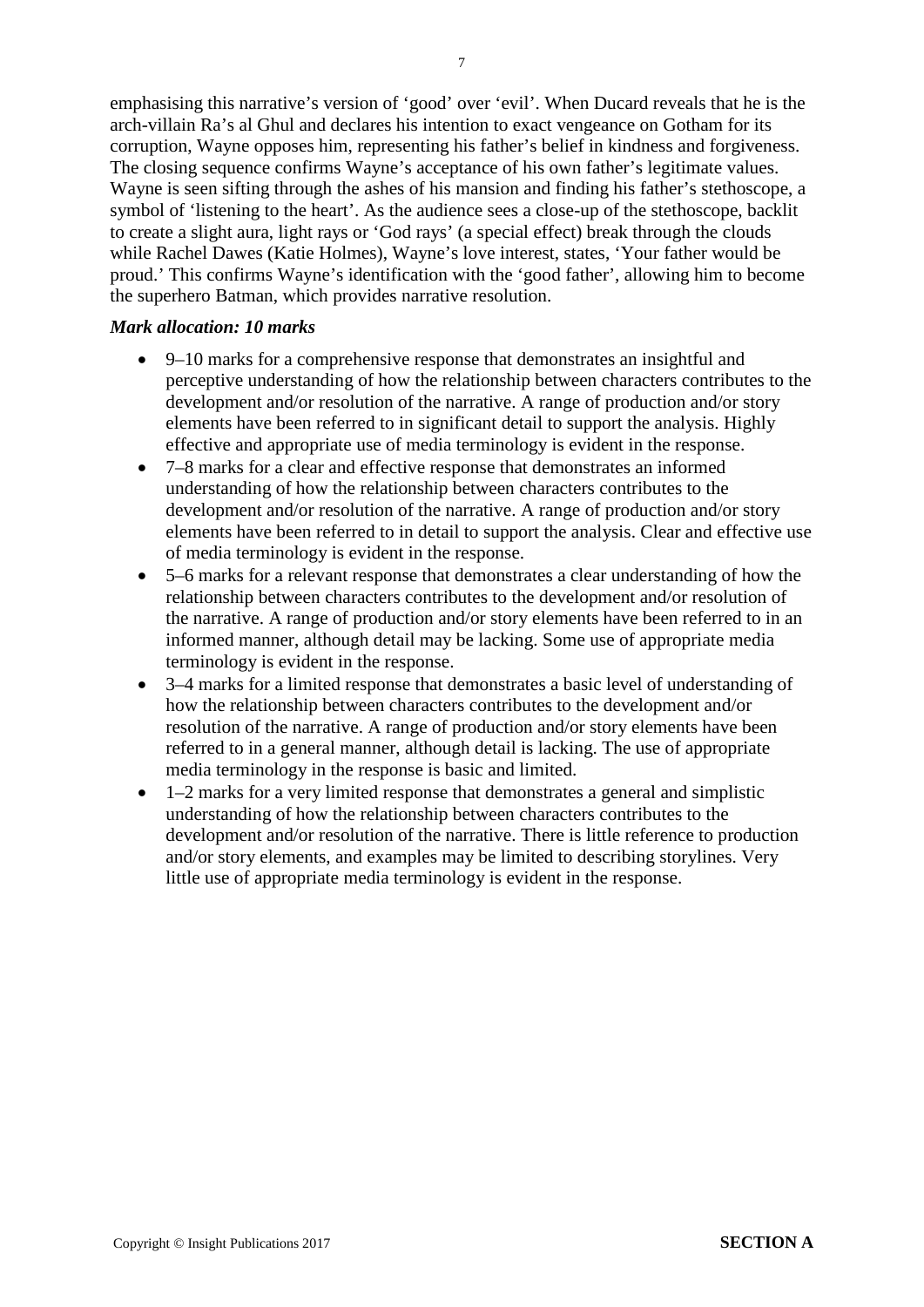# **SECTION B – Media texts and society's values**

# **Question 1**

# **Sample response**

A dominant value that is evident in the 1960s British spy film *Dr. No* (1962) is the belief that men are more intelligent than women, and that women are more desirable to men if they lack intelligence. This belief meant that men could objectify women, focusing their attention on the female body and ignoring the women's minds and personalities. Men, who were regarded as society's leaders, could hold positions of authority because they were 'rational', while women, seen as 'emotional' (and therefore not rational), were often considered men's 'property' rather than as capable of participating in the structures of power and knowledge alongside men.

# *Mark allocation: 2 marks*

- 2 marks for a response that clearly and accurately identifies a dominant or an emerging value. The description of the value is thorough, and makes some reference to the time period and the location of the society that produced the text.
- 1 mark for a response that identifies a dominant or an emerging value, but the description of the value is limited or lacking in detail.



- *Make sure you can identify the value accurately and in clear, specific terms.*
- *Make sure you can provide a thorough description of the value that goes beyond simply stating what the value is, and that you can make a connection between the text and the society that produced the text.*
- *In your exam preparation, make sure you revise definitions of all the key values in your texts.*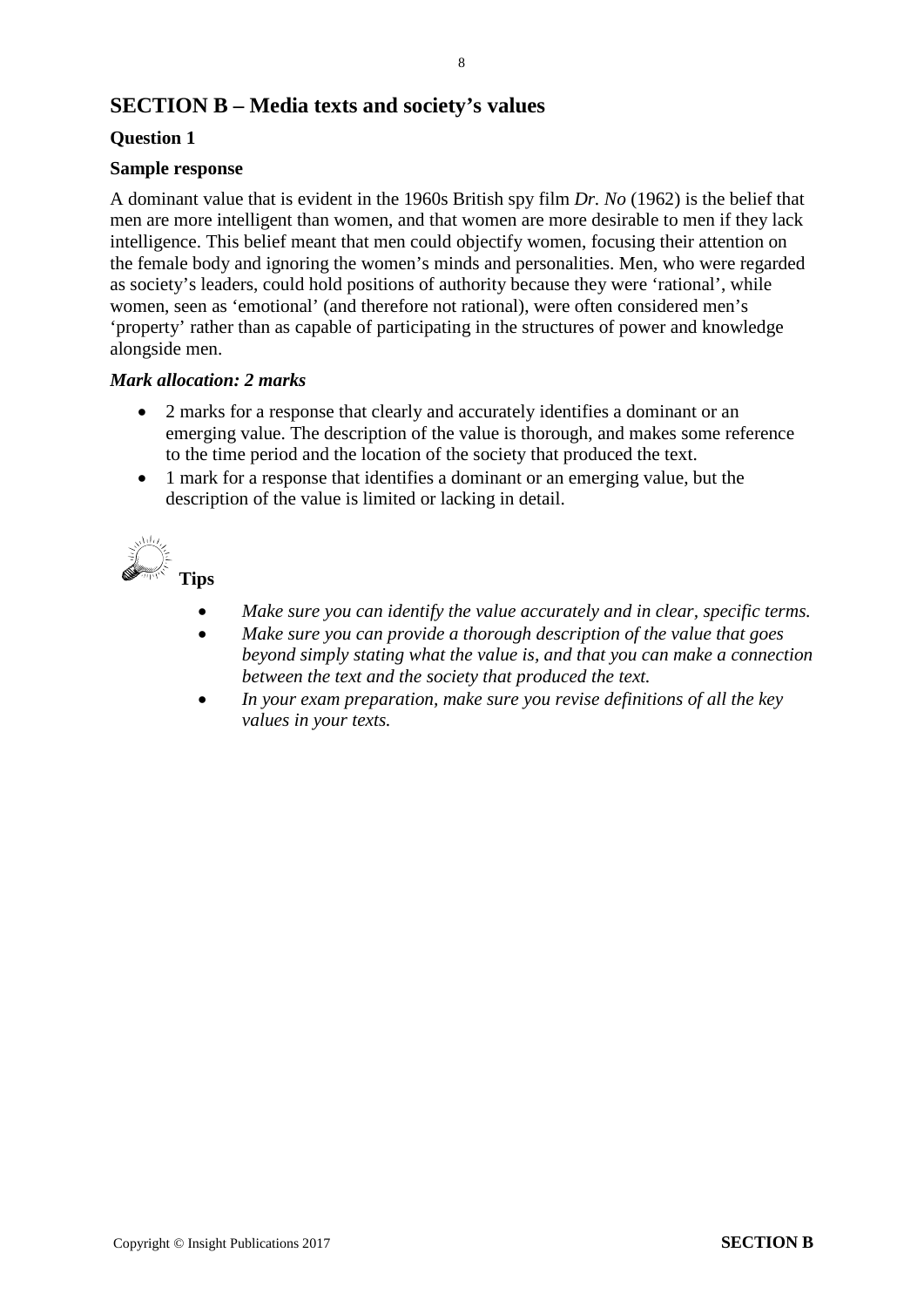# **Sample response**

The dominant value that men are more intelligent than women, and women who lack intelligence are more desirable to men, is reflected in the James Bond text *Dr. No* (1962). In the film, the character Honey Rider is a representation that has been constructed as a 'dumb, sexy blonde' by casting the 1960s sex symbol and soon-to-be *Playboy* model Ursula Andress in this role. Rider is established as a 'Bond girl', emerging from the ocean in a white bikini, framed by the 'male gaze' of the camera like a *Playboy* model. A cut to a long shot of Bond shows him looking appreciatively at her body. However, while Rider is represented as a sexually desirable adult woman (with a sexually suggestive name), the dialogue and the plot suggest that she has the mind of a child. Rider is singing a childish song in a baby voice and collecting shells as would a child. Furthermore, she believes that Bond's interest in her is to steal her shells, missing the sexual innuendo of his dialogue. (Rider: 'What are you looking at?' Bond: 'I'm just looking …') The relationship between these two characters thus reflects the dominant value that it is women's bodies that are desirable to men rather than their intellect.

# *Mark allocation: 4 marks*

- 4 marks for a comprehensive and perceptive explanation of how the same value that was described in Question 1 is reflected in the construction of a representation in one media text. The response is well substantiated by effective examples from the text.
- 3 marks for a clear and relevant explanation of how the same value that was described in Question 1 is reflected in the construction of a representation in one media text. The response is substantiated by examples from the text.
- 2 marks for a basic explanation of how the same value that was described in Question 1 is reflected in the construction of a representation in one media text. The response lacks adequate substantiation through the use of examples from the text.
- 1 mark for a limited explanation of how the same value that was described in Question 1 is reflected in the construction of a representation in one media text. Substantiation through the use of examples is limited.

**Note:** A response that refers to a different value from the one described in Question 1 will be awarded no marks.



- *Make sure you are able to discuss the construction of representations in detail in order to offer a thorough analysis.*
- *Make sure you select the most effective examples from the text to support your explanation.*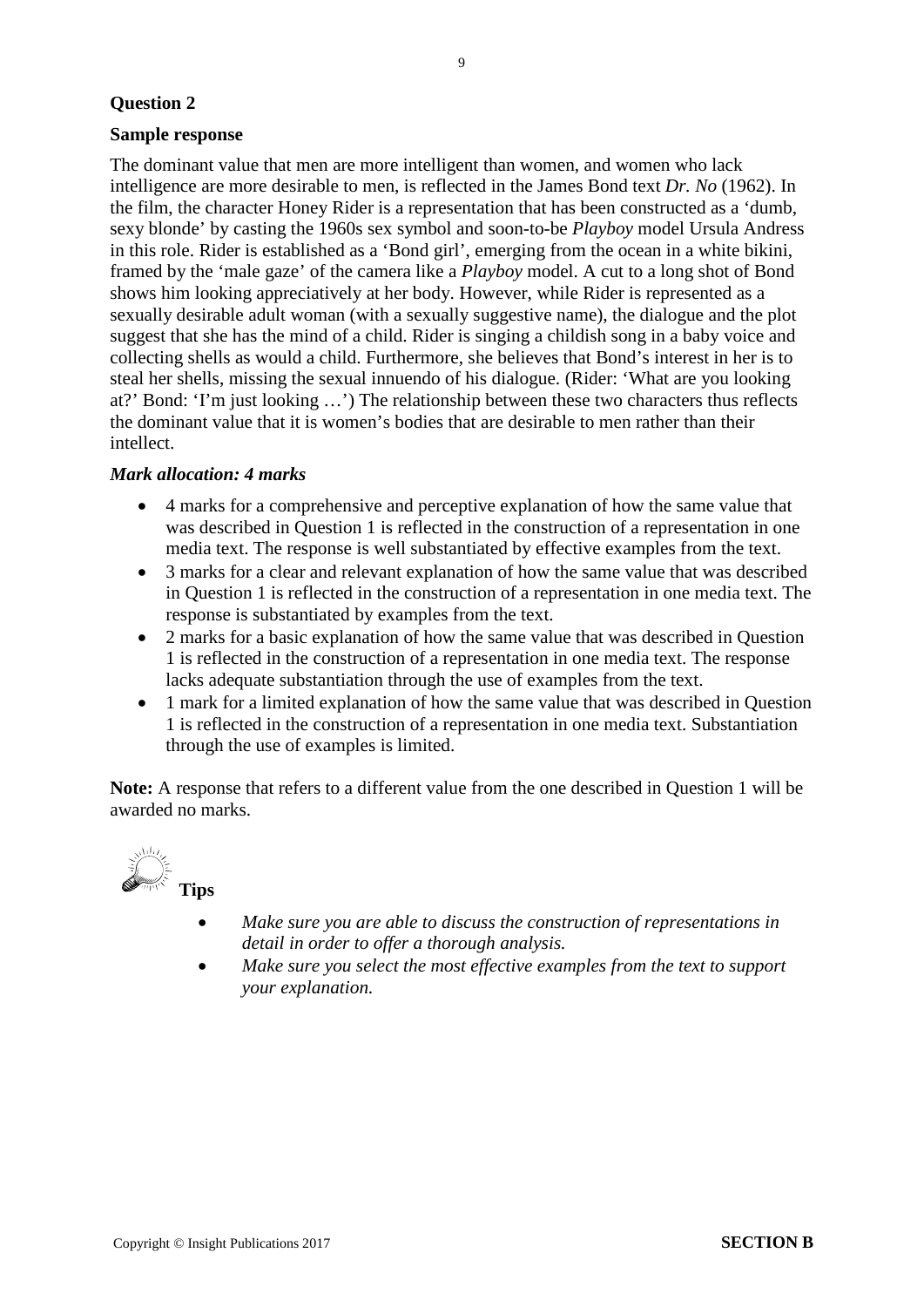#### **Sample response**

The discourse on gender in Britain in the 1960s was influenced by the growing popularity of second-wave feminism and its challenges to patriarchal values, as well as by the antiauthoritarian youth culture that led to the decade being labelled 'the Swinging Sixties'. This discourse shaped the construction of media representations at that time, as studios began to realise that a significant minority of audiences responded positively to strong female characters, and were rejecting representations of women as housewives or, increasingly, as 'sex objects' (such as Honey Rider in *Dr. No*). An example is Dr Cathy Gale (Honor Blackman), the co-protagonist of the second season of the British television series *The Avengers* (1961–69). Gale is represented as simultaneously attractive and intelligent, in contrast to common representations at that time of attractive women as stupid. Gale is blonde and wears tight leather outfits, emphasising her shapely figure. However, she is also a spy, an anthropologist with a PhD (therefore intelligent) and an expert at shooting and judo (therefore also physically capable). In an episode titled 'Bullseye' (1962), Gale is seen as part of an allmale corporate board whose members declare 'she's the only one here who knows what she's talking about', suggesting that she is not just equal to men in business but actually superior. The series steadily increased in popularity, and by 1969 it was shown in 90 countries, thus also contributing positively to the discourse on gender.

#### *Mark allocation: 4 marks*

- 4 marks for an insightful and well-substantiated analysis of the relationship between a social issue or discourse and one media text. The response explains comprehensively how a clearly stated social issue or discourse has shaped a media text, based on specific and effective examples.
- 3 marks for a clear analysis of the relationship between a social issue or discourse and one media text. The response explains how a social issue or discourse has shaped a media text. Examples are clear but some detail is lacking.
- 2 marks for a general response that contains some analysis of the relationship between a social issue or discourse and one media text. The social issue or discourse may be mentioned but not linked effectively to the text or to the society that produced it.
- 1 mark for a limited response that demonstrates a basic understanding of the relationship between a social issue or discourse and media texts. There is limited use of examples to substantiate claims.

**Note:** A response that uses the same text as the previous question will score no marks.



- *Make sure you research the society and the historical period thoroughly, including researching other media texts that reflect the social issue or discourse you have studied.*
- *Make sure you understand the difference between the terms 'discourse', 'social issue' and 'value'.*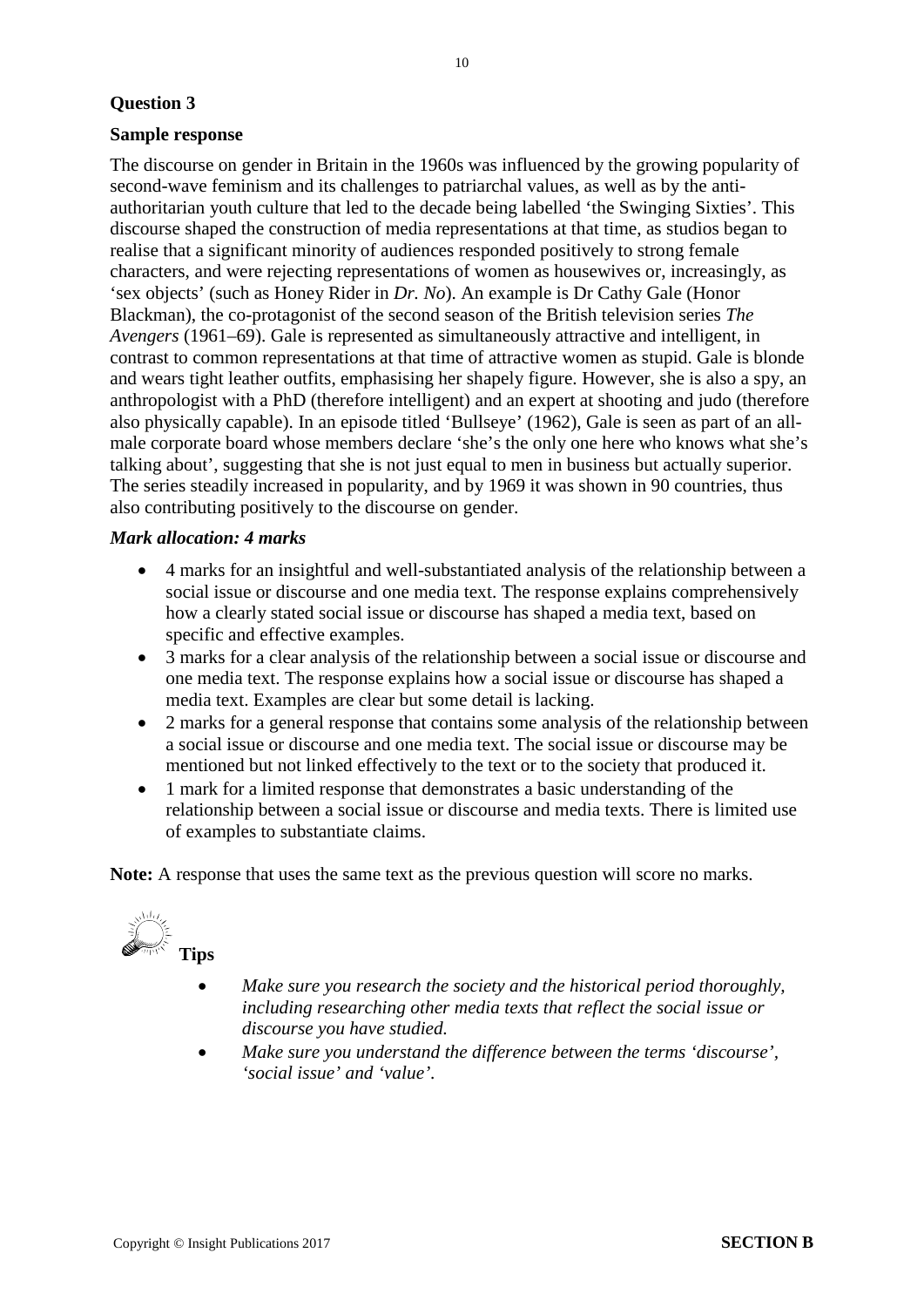#### **Sample response**

Many of the values that were dominant in Britain in the early 1960s, such as the belief that women are less capable than men, have evolved to become oppositional in the 2000s. Conversely, values that were oppositional, such as the belief in gender equality – a value that was only emerging in the 1960s – can be seen as dominant today. However, tension exists between these different values in both time periods, as all societies contain minorities who challenge the dominant views. This tension informed the discourse on gender in the 1960s, when second-wave feminism was beginning to influence the construction of representations in media texts. For example, the main 'Bond girl' in *Goldfinger* (1964), Pussy Galore (Honor Blackman), is a representation that reflects the tension between dominant, oppositional and emerging values in Britain at that time. At first, Galore appears to represent the emerging value that women are just as intelligent and capable as men, a value promoted by feminists such as activist Gloria Steinem and author Betty Friedan (Friedan's *The Feminine Mystique*, published in 1963, called for women's right to a career, opposing the belief that women should only aspire to being housewives and mothers). Galore is first seen on screen in a lowangle shot from Bond's point of view, establishing that she has the power in this relationship. Furthermore, she is a pilot, wears trousers (as opposed to the bikinis and miniskirts worn by other 'Bond girls') and holds a gun (a phallic symbol of power), telling Bond she is 'immune to his charm', she's 'not interested in what he's got' and she's 'a damn good pilot'.

As Galore is also blonde and attractive, this would seem to go against the dominant value that men can treat attractive women as sex objects because women are less intelligent and capable than men. However, the tensions in society between dominant, oppositional and emerging values are evident in this representation because Galore's seemingly feminist character traits are linked to her being an antagonist; therefore, they are undermined. Furthermore, the dialogue and her rejection of Bond's advances can be seen to refer to her character in the bestselling novel of the same name, in which she is a lesbian – an oppositional value in 1964, which also undermines her power. Finally, Bond ends up seducing her, which 'cures' her of her feminist traits, at which point she becomes a minor character – until the final shot, in which Bond is literally on top of her, symbolising the superior status of men. While this character can be seen to reflect the emerging value that women are as capable as men, it can also be seen to reflect the dominant patriarchal framework of that time, which remains dominant by the plot's resolution.

By 2012, strong female characters had become acceptable in Bond films, reflecting the changes to British legislation on gender such as the *Sex Discrimination Act* (1975), the *Human Rights Act* (1998) and the *Equality Act* (2006). The *Sex Discrimination Act*, in particular, was instrumental in Britain electing its first female Prime Minister in 1979 (Margaret Thatcher), as well as the appointment of a woman, Stella Rimington, as the head of MI5 in 1992 (who in turn inspired the casting of Judi Dench as M in the Bond films from 1995 to 2012). In *Skyfall*, for example, Eve Moneypenny (Naomie Harris), a character who was a secretary in the 1960s films, is represented as an active field agent who can drive fast cars and shoot high-powered rifles. Moneypenny is first seen in the opening sequence in a high-speed car chase, such chases being a convention of action films and normally involving men. This would seem to indicate that gender equality has now become a dominant value in media texts. However, although she is the one driving, Bond is seen grabbing the steering wheel while Moneypenny smashes both the car's side mirrors, to which Bond quips, 'You weren't using them anyway.' This suggests she is a bad driver, a traditional sexist stereotype reflecting the belief that men are more capable (in this case, as drivers) than women. Furthermore, Moneypenny is asked to take a shot at the villain as he fights with Bond on a train roof, and she unintentionally hits Bond, suggesting she is not a good shot. Towards the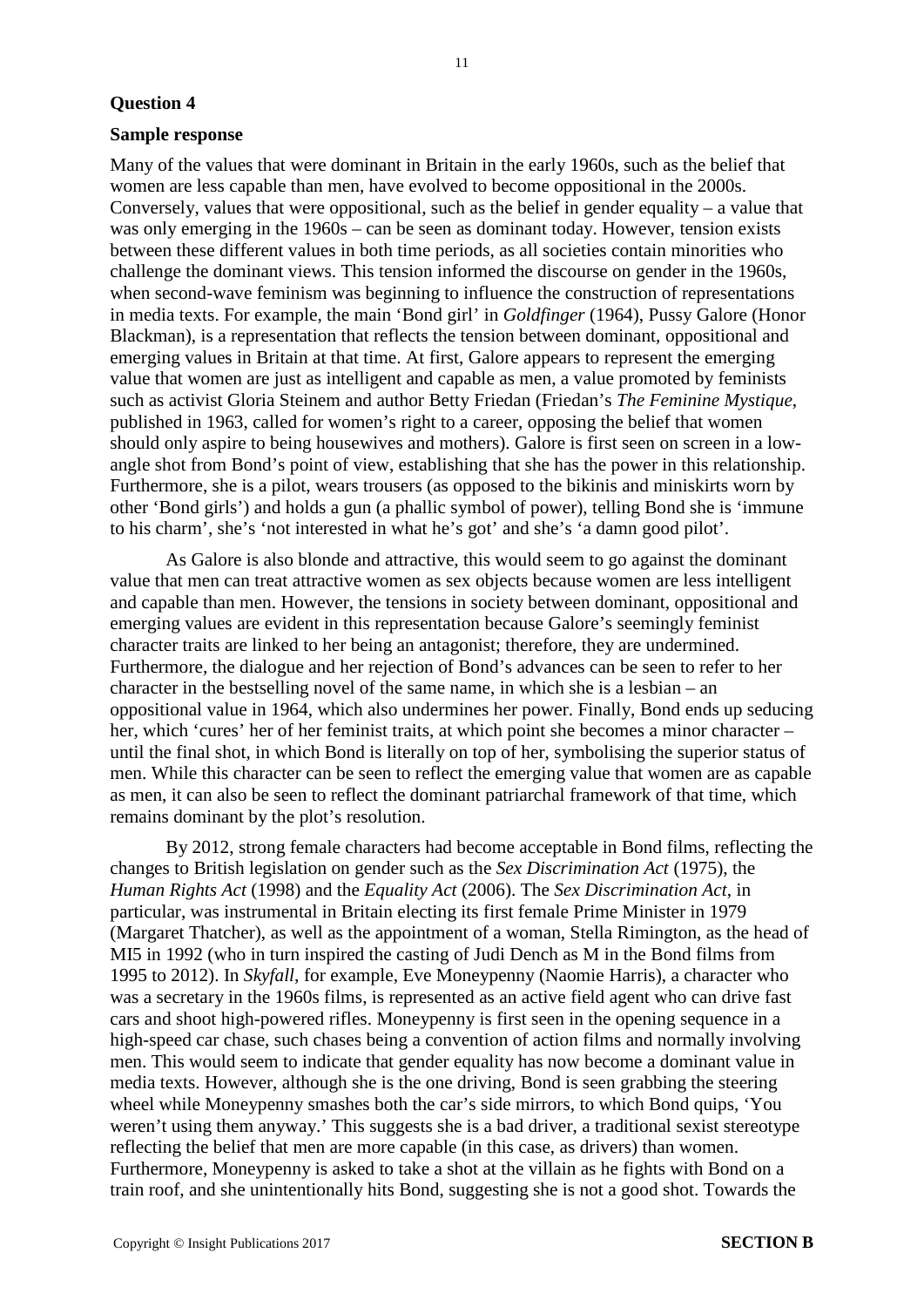end of the film, Moneypenny tells Bond she is retiring from field service to return to secretarial work, to which Bond jokes, 'I feel safer already.' Thus, while the later Bond films represent women such as Moneypenny as strong and active (in contrast to the Bond films of the 1960s), they also undermine these representations by including sexist remarks – ostensibly oppositional values – that maintain the tension between dominant, oppositional and emerging values in Britain and the United States in the early 2000s.

# *Mark allocation: 10 marks*

- 9–10 marks for a comprehensive and well-substantiated discussion of the relationship between dominant, oppositional and/or emerging values in one or more media texts. The response discusses a range of society's values perceptively and provides effective examples of how society's values are distributed through media texts and through the construction of representations. The response refers to a relevant discourse or social issue and comprehensively explains how a discourse or social issue evolves over time.
- 7–8 marks for an informed and substantiated discussion of the relationship between dominant, oppositional and/or emerging values in one or more media texts. The response discusses a range of society's values thoroughly and provides clear examples of how society's values are distributed through media texts and through the construction of representations. The response refers to a relevant discourse or social issue and clearly explains how a discourse or social issue evolves over time.
- 5–6 marks for a relevant and appropriate discussion of the relationship between dominant, oppositional and/or emerging values in one or more media texts. The response discusses society's values with some detail and provides examples of how society's values are distributed through media texts and through the construction of representations. One value may be discussed in less detail than others.
- 3–4 marks for a general or basic discussion of the relationship between dominant, oppositional and/or emerging values in one or more media texts. The response provides some discussion of society's values and provides some basic examples of how society's values are distributed through media texts and through the construction of representations.
- 1–2 marks for a limited discussion that shows a basic level of understanding of the relationship between dominant, oppositional and/or emerging values in one or more texts. The response discusses society's values in a limited way. Examples may be lacking in detail or not relevant. The response may lack discussion of how a discourse or social issue evolves over time.



- *Make sure you understand why there is always tension between values in society and how this is reflected in media texts.*
- *Make sure you can relate the evolution of a discourse or social issue to how values are distributed through media texts.*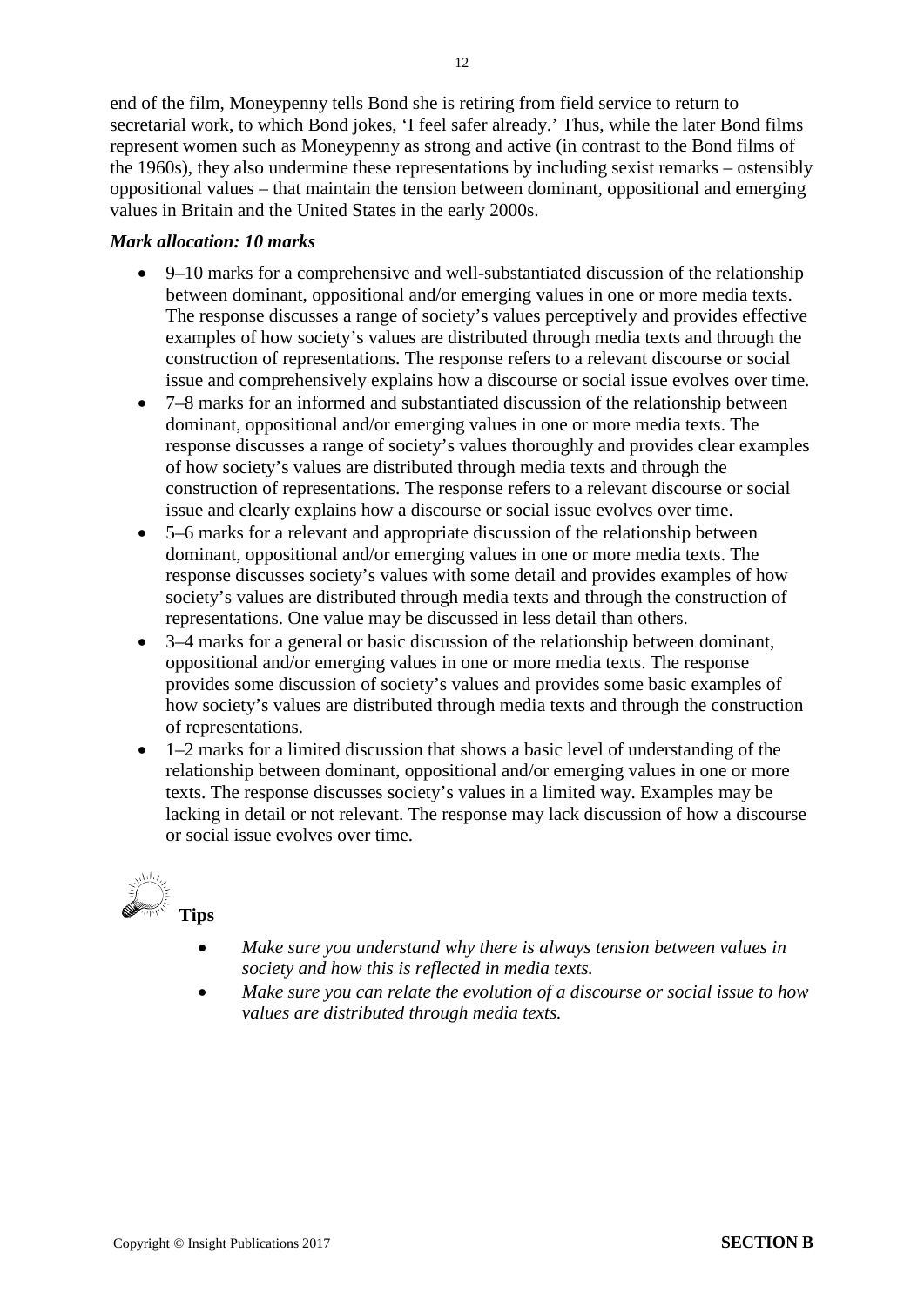# **SECTION C – Media influence**

# **Question 1**

# **Sample response**

Encoding/decoding theory is a communication theory that is underpinned by the cultural studies model, which sees audiences as actively interpreting media texts. Stuart Hall was a key figure in establishing cultural studies at the University of Birmingham in the late 1960s and the 1970s. His Encoding/decoding theory, first developed in 1973, challenges the effects tradition by arguing that audiences interpret media texts semiotically, depending on their personal, social and cultural backgrounds. Hall argued that while media producers encode media texts with particular meanings, audiences actively decode meanings according to their individual status in society. If an individual sees him- or herself as part of the dominant belief system (for example, as white, middle-class and male), they are likely to interpret a media text according to the dominant reading of that text, accepting the encoded meanings. If an individual sees him- or herself in opposition to the dominant belief system, they are likely to interpret a text from that viewpoint, rejecting the encoded meanings. Decoding can also be negotiated, meaning that audiences might support a dominant reading in some respects but oppose it in others. Encoding/decoding theory was instrumental in promoting the concept that audiences actively consume media texts, as opposed to seeing audiences as passive.

#### *Mark allocation: 4 marks*

- 4 marks for a comprehensive response that clearly outlines a communication theory or model underpinned by the cultural studies model. The response demonstrates a sophisticated understanding of how the communication theory or model relates to a theory of audience.
- 3 marks for a clear response that appropriately outlines a communication theory or model underpinned by the cultural studies model. The response demonstrates a good understanding of how the communication theory or model relates to a theory of audience.
- 2 marks for a basic or general response that outlines a communication theory or model but demonstrates a limited understanding that it is underpinned by the cultural studies model. The response demonstrates a limited understanding of how the communication theory or model relates to a theory of audience.
- 1 mark for a very limited response that demonstrates a basic level of understanding of how a communication theory or model is underpinned by the cultural studies model. The response demonstrates little or no understanding of how the communication theory or model relates to a theory of audience.



- *Make sure you learn all aspects of the Media study design, not just the key knowledge and key skills. The study design refers to academic approaches that underpin theories of media influence and communication models. Ensure you have learnt communication theories and models from all three academic approaches referred to in the study design.*
- *Make sure you understand that 'active' and 'passive' audiences are not actual audiences, but concepts derived from theoretical frameworks.*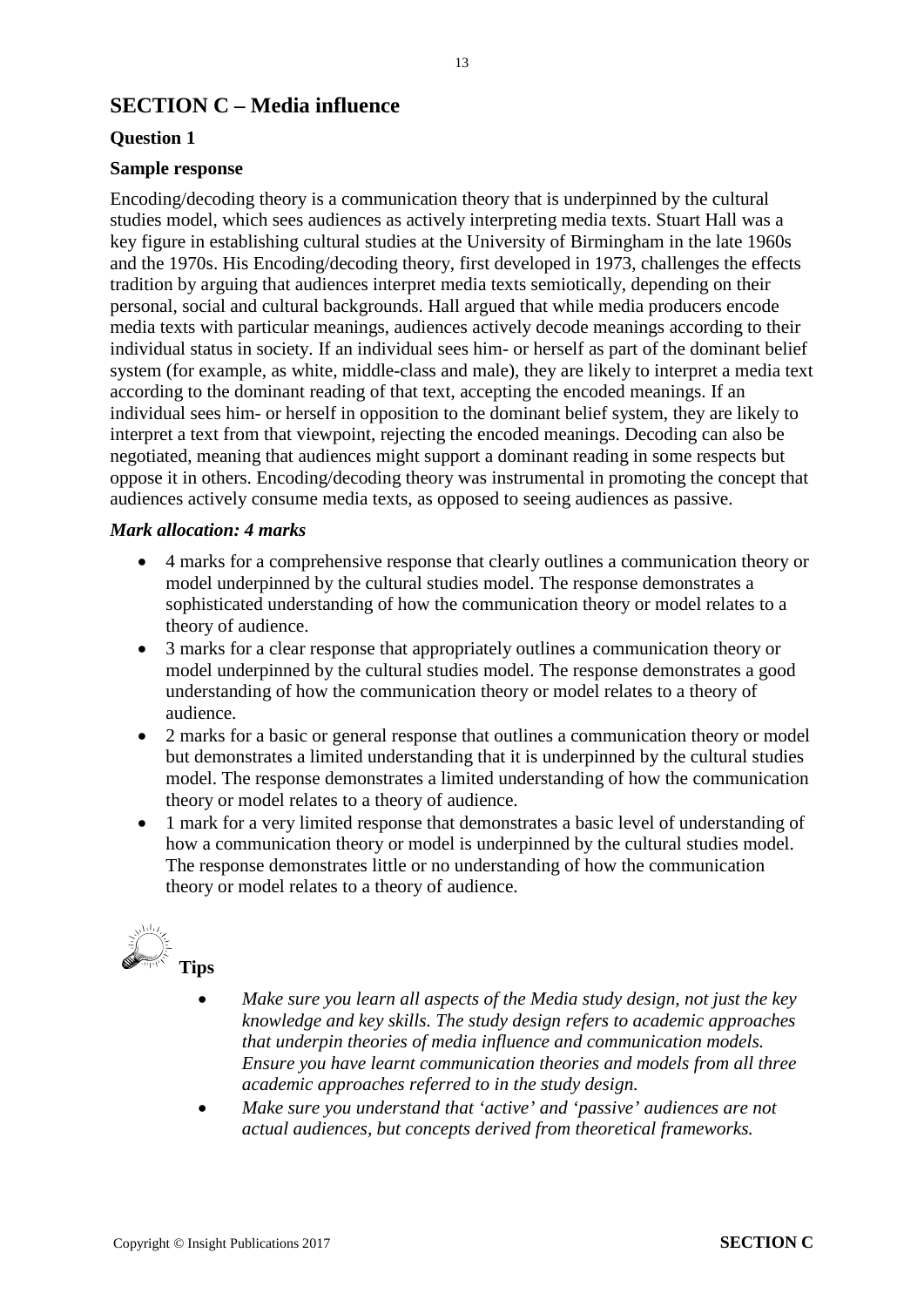# **Question 2a.**

# **Sample response**

A communication theory or model from the effects tradition is the Cultivation theory.

# *Mark allocation: 1 mark*

• 1 mark for a response that clearly and accurately identifies a communication theory or model from the effects tradition.



• *Make sure you know several communication theories or models from the effects tradition.*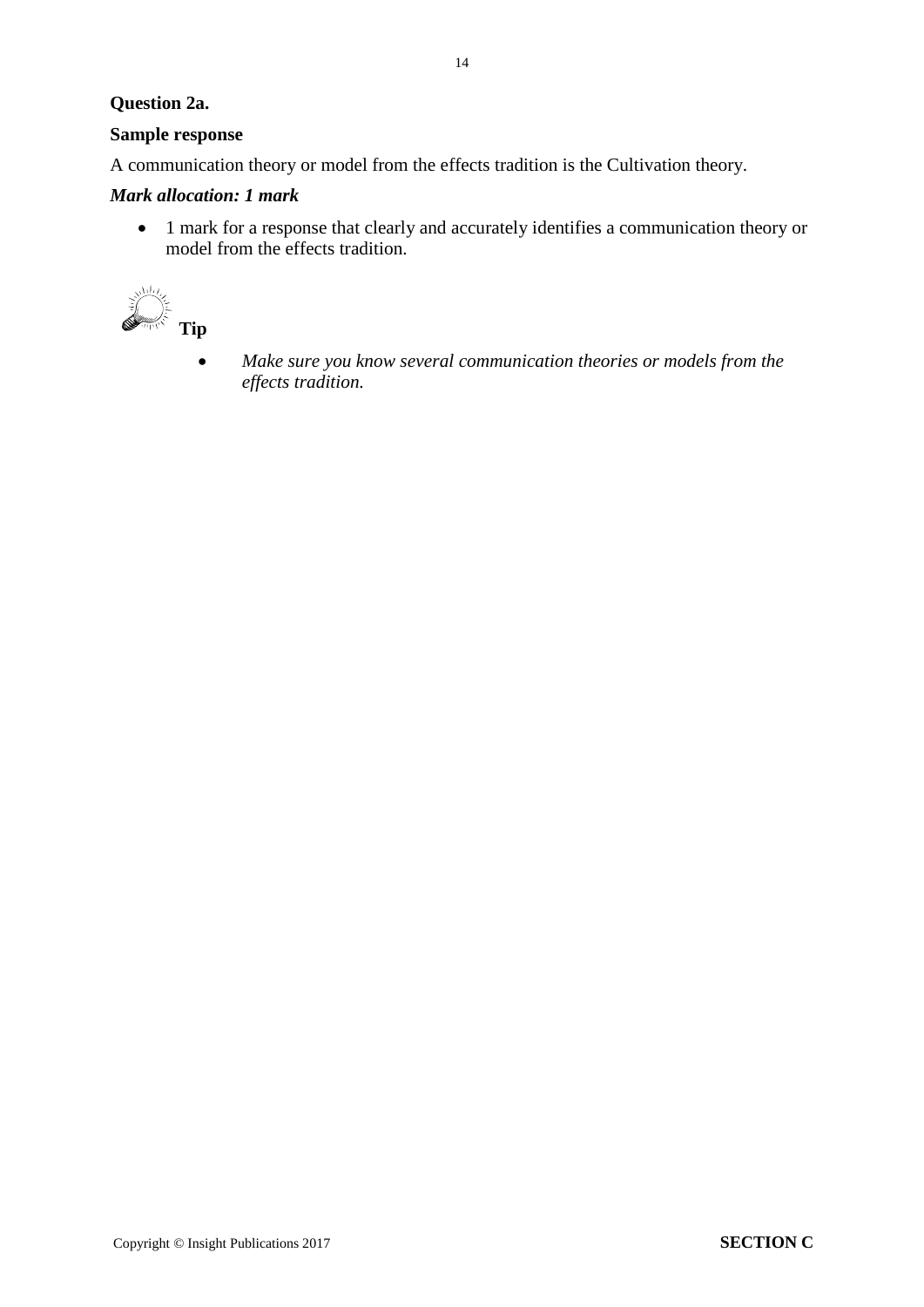## **Question 2b.**

#### **Sample response**

Cultivation theory was developed by George Gerbner and his team in the late 1960s in relation to television. Gerbner argued that television represented American society as more violent than it actually was, as there was ten times the amount of violence on television compared to real life. Gerbner measured the number of violent acts shown on television and compared this with crime statistics, which were much lower. He then surveyed heavy consumers of television and found they believed that the amount of violence in society was the same as on television. He called this the 'mean world syndrome', and argued that this effect was cumulative, long-lasting and possibly even permanent, and could lead to a more frightened, aggressive society. A strength of this theory is that Gerbner generated data to measure the amount of violence on television. Gerbner's definition of audience is also less simplistic than early effects theories, as he distinguishes between light and heavy consumers of television. A weakness is that Gerbner's definition of violence is too broad (for example, audiences will respond differently to dramatic or comedic violence). Crime statistics also only show particular types of violence in society. The late 1960s was the time of the Vietnam War and student protests against it. For people watching these events on television, the perception then that American society was more violent than shown through crime statistics can be seen as plausible, rather than as a distorted worldview.

## *Mark allocation: 4 marks*

- 4 marks for a comprehensive and well-substantiated evaluation of the arguments and/or evidence used to support the communication theory or model identified in part a. The response demonstrates a comprehensive application of appropriate media language and terminology.
- 3 marks for a clear and relevant evaluation of the arguments and/or evidence used to support the communication theory or model identified in part a. The response demonstrates a clear application of appropriate media language and terminology.
- 2 marks for a basic or general evaluation of the arguments and/or evidence used to support the communication theory or model identified in part a. The response demonstrates a basic application of appropriate media language and terminology.
- 1 mark for a very limited evaluation of the arguments and/or evidence used to support the communication theory or model identified in part a. The response demonstrates a very limited application of appropriate media language and terminology.

**Note:** If the selected communication theory or model is not from the effects tradition, the response will be awarded no marks.



- *Make sure you know two or three communication theories or models from each of the academic approaches listed in the Media study design.*
- *Make sure you can evaluate the strengths and weaknesses of their arguments, as well as the evidence used to support them.*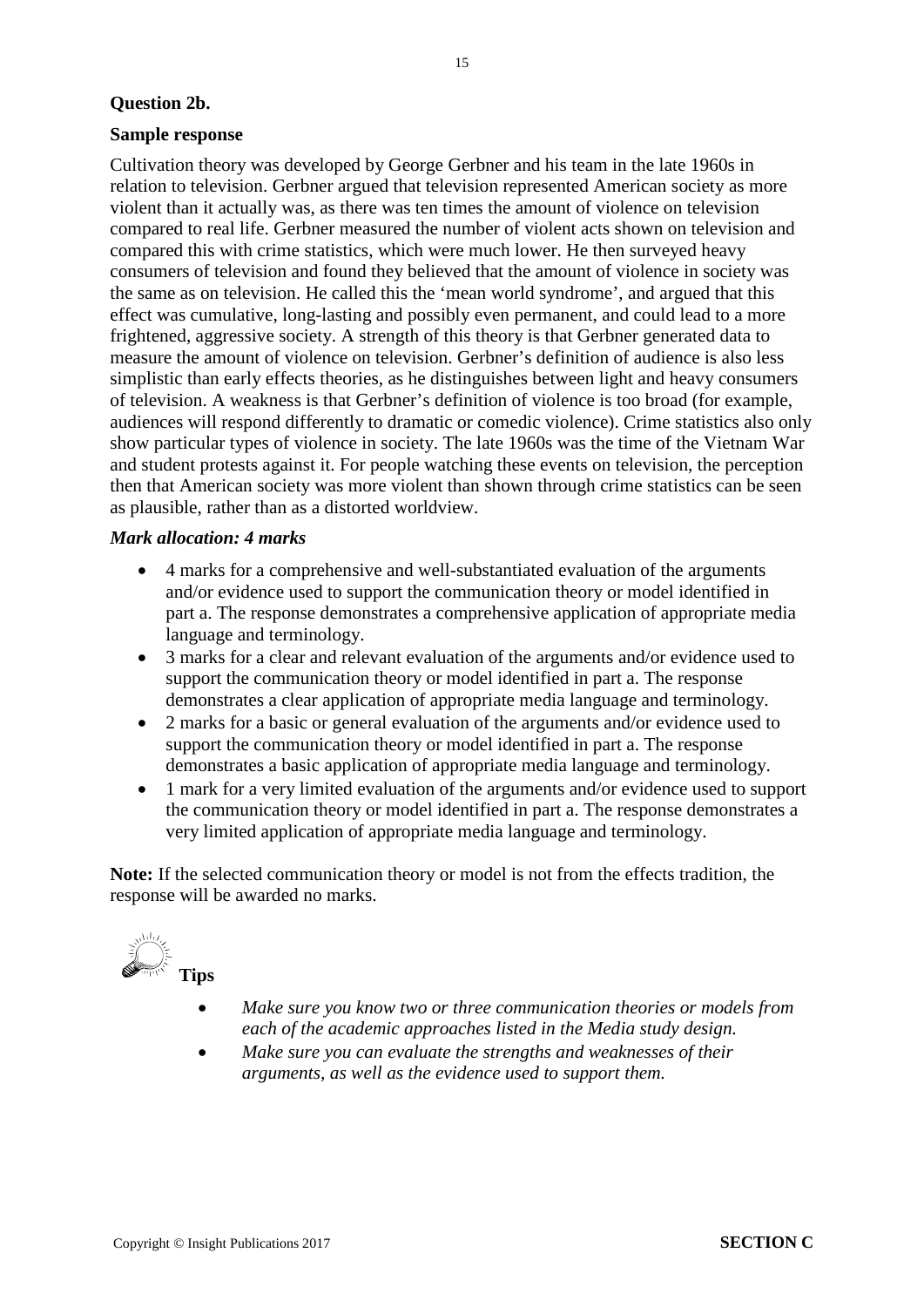# **Sample response**

One argument that has been used to support the regulation of the media is protecting minors from media content that could harm or disturb them, as children are considered to be much more vulnerable to media influence than adults. Young children could be disturbed by exposure to violence, sex, adult themes, drug use, nudity or coarse language, as they may be too young to adequately distinguish between fantasy and reality. Children might also copy behaviour they see in the media, such as aggressive behaviour. For this reason, the media should be regulated by, for example, age-based classifications that provide parents with consumer advice so they can make informed choices, and that restrict access to content designed for mature audiences.

#### *Mark allocation: 3 marks*

- 3 marks for a perceptive and comprehensive response that clearly and accurately outlines one argument in favour of media regulation. The response demonstrates a sophisticated understanding of an argument surrounding the regulation of the media.
- 2 marks for an appropriate response that outlines one argument in favour of media regulation. The response demonstrates a good understanding of an argument surrounding the regulation of the media.
- 1 mark for a limited response that demonstrates a basic understanding of an argument surrounding the regulation of the media.



- *Make sure you understand a range of reasons and arguments for and against regulating the media in Australia.*
- *Make sure you avoid presenting the argument as your personal opinion.*
- *Make sure you are familiar with how the media is regulated in Australia, including through government, industry and self-regulation.*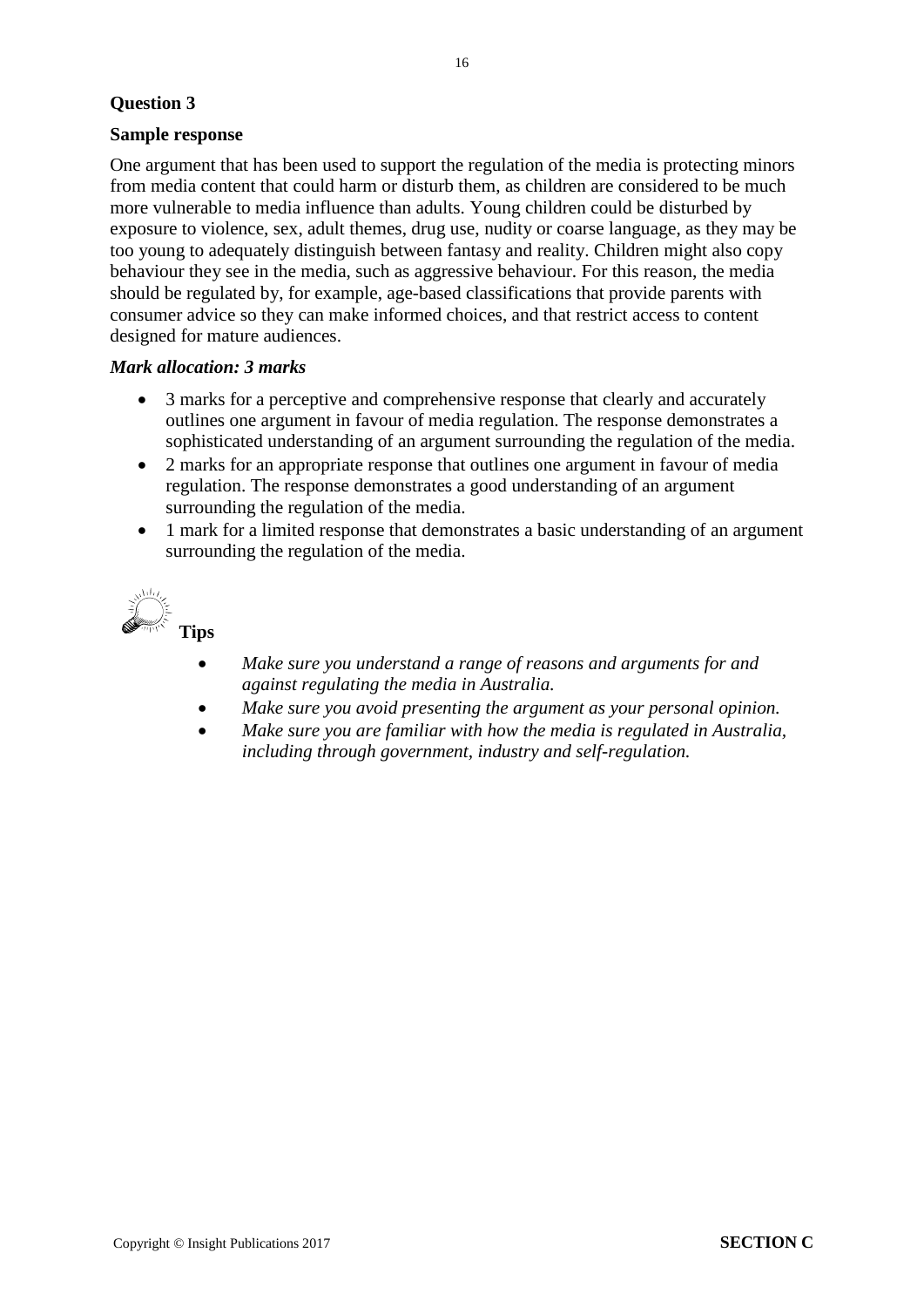#### **Sample response**

One argument against media regulation is that it limits individual democratic freedoms. A fundamental principle of a democratic nation such as Australia is that, as stated in the National Classification Code, 'adults should be able to read, hear, see and play what they want'. The censorship of the media by the government is regarded as a feature of totalitarian regimes and is seen as inappropriate in a free democracy. However, the Classification Board, part of the Department of Communications and the Arts, does impose some restrictions on access to media texts, such as films, video games and certain publications. This is primarily to protect children, but also to protect adults, from media content considered offensive. The Classification Board has the power to refuse classification, which can impact on an individual's right to consume the media texts they want. For example, film critic Margaret Pomeranz has been very vocal in opposing government bans of media texts (such as *Ken Park* in 2002), arguing that the government does not have the right to censor art. However, in 2015 she pointed to the role of the internet in bypassing government restrictions, stating this meant the government no longer has the power to censor the media. While the internet may have had a positive impact on the democratic freedoms of adults, it also potentially provides minors with access to adult content, another issue that arises regarding attempts to control the media.

#### *Mark allocation: 4 marks*

- 4 marks for a thorough and sophisticated discussion of an argument against media regulation with reference to issues that may arise in attempts to control the media. A form of regulation, such as government, industry or self-regulation, is addressed in an insightful and perceptive manner.
- 3 marks for a clear discussion of an argument against media regulation with reference to issues that may arise in attempts to control the media. A form of regulation, such as government, industry or self-regulation, is addressed in a clear and relevant manner.
- 2 marks for a basic discussion of an argument against media regulation with reference to issues that may arise in attempts to control the media. A form of regulation, such as government, industry or self-regulation, is addressed to some extent.
- 1 mark for a limited or very limited discussion of an argument against media regulation with reference to issues that may arise in attempts to control the media. A form of regulation, such as government, industry or self-regulation, is addressed in a cursory or very general manner.



- *Make sure you do some research into media regulation controversies to provide you with examples you can use to substantiate your response.*
- *Make sure you understand the forms of media regulation, including government, industry and self-regulation, and the differences between them*.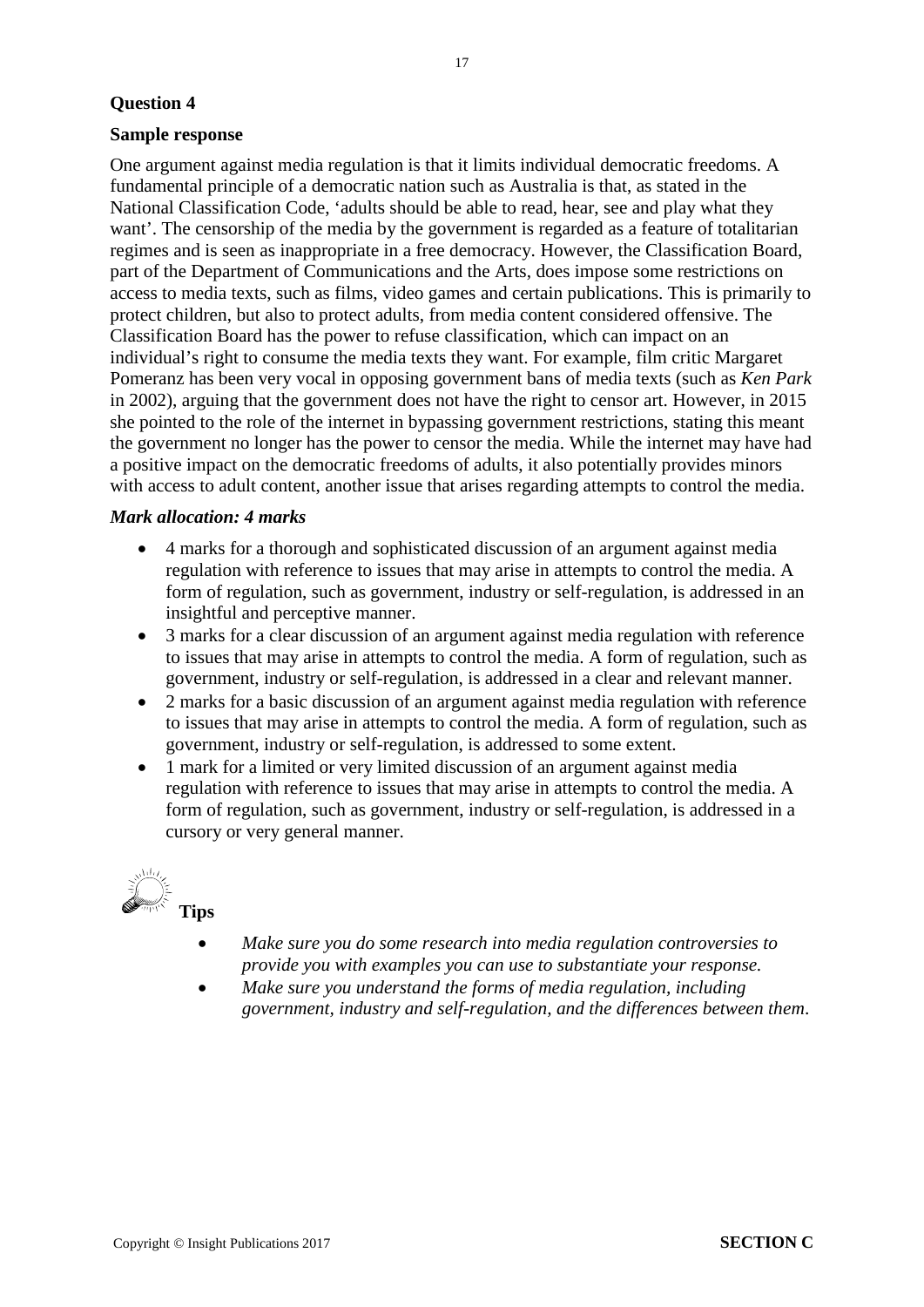#### **Sample response**

Violent video games such as *Doom* or *Call of Duty: Modern Warfare* (among others) have been blamed for causing young men, often teenagers, to commit violent crimes. For example, playing *Doom* excessively was claimed to be the reason why fourteen-year-old Michael Carneal shot three students at Heath High School in Kentucky in 1997. The 1999 Columbine High School shootings in Colorado were also blamed on violent media, particularly *Doom*, as the shooters allegedly were so obsessed with this game that they had created their own levels. In 2011, Anders Breivik killed 69 people at a youth convention, allegedly claiming that he had used *Call of Duty: Modern Warfare 2* as a 'training simulation'. That violent video games are 'murder simulators … that teach kids to kill' is an argument made by ex-army trainer and anti-gaming activist Dave Grossman. Grossman argues that these games are designed to train soldiers to kill, and that if teenagers play them, they will experience the same effect. A communication model used by Grossman to support his argument is the General Aggression Model (GAM), developed by Craig A. Anderson at Iowa State University. According to Anderson, regular gaming leads to 'scripts', which are violent knee-jerk reactions to everyday situations; therefore, this type of media has a powerful effect on its audience. Anderson conducted lab studies testing brain impulses during gameplay, and identified that aggressive impulses were stimulated. When these gamers were asked to complete a story, they allegedly provided violent endings, in contrast to non-gamers in the control group. For Anderson, the causal link between playing violent video games and violence is as strong as that between cigarettes and lung cancer.

However, as Dr Aaron Carroll from the Indiana University School of Medicine has pointed out, brain impulses are thoughts, and 'thoughts are not actions'. While violent games may stimulate aggressive brain impulses, there is no conclusive evidence these games actually cause violent behaviour. As Harvard video-game researcher Dr Cheryl Olson has also pointed out, kids play violent video games for a variety of reasons, including testing boundaries, exploring moral decisions, catharsis and 'just plain fun'. The Uses and gratification theory would seem to apply here, as according to this theory, people use the media to gratify their individual needs based on pre-existing beliefs and attitudes. The Uses and gratification theory states that the media has little power to influence audiences who are seen as self-motivated and self-aware. From this perspective, Grossman's claim that violent video games 'teach kids to kill' becomes questionable, as soldiers may use these games to train in killing, but the vast majority of teenage gamers use them for entertainment. While Breivik may have used them to train to kill, there are other factors, such as psychological dysfunction, family, education and environment, that contributed to his behaviour, suggesting that, as Olson points out, blaming violent video games for violence in society is a simplistic solution to a complex problem.